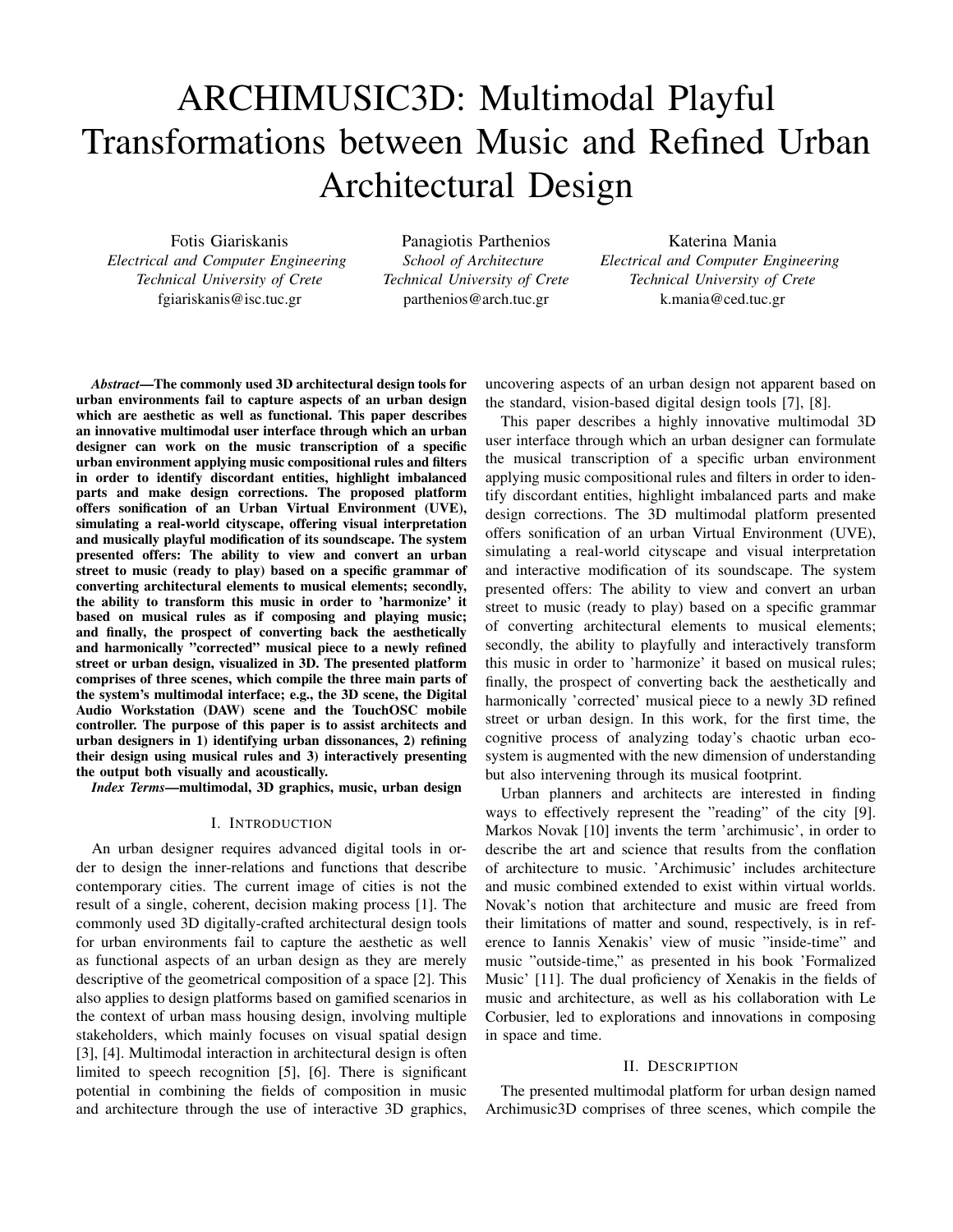three main parts of the system's multimodal interface; e.g., the 3D scene, the Digital Audio Workstation (DAW) scene and the TouchOsc mobile controller (Figure 1 upper and lower part respectively). While interacting with the 3D scene, the user is able to navigate a 3D street in order to observe the 3D graphical depiction of an urban environment (Figure 3). The second scene is the implementation of a Digital Audio Workstation (DAW) program, in which the user is able to manipulate the musical footprint of the street printed as a MIDI (Musical Instrument Digital Interface) file in order to listen to it and process it (Figure 4). Processing is conducted via a third tool representing a TouchOsc mobile controller, which is a virtual mobile console containing faders, potentiometers and buttons (Figure 1 below). When users convert the 3D scene to a musical footprint, they can also subsequently submit the reciprocal transformations which may be applied to the musical part as if playing and composing music. Then, they are able to navigate a newly refined, visualized street.

# III. TRANSLATION

At first look, music and architecture seem unrelated, but they share features, which relate to both architectural and musical composition [10]. The first step is to match the parameters and architectural elements of the urban eco-system to those of its musical footprint [12]. Based on a specific grammar, musical and architectural elements are connected [10], [13]. The result of translating architectural elements to sounds forms the musical footprint of a street. The basic rules for this translation are: the height of an element is translated to the pitch of a note, the length of the element is translated to the duration of the note and the depth of the element is translated to the volume of the note. The piano is associated with a window, the flute with a tree, the xylophone with a balcony, the bass with a door, the cello with a building and the violin with a larger scale building. The definition of these transformations are by themselves challenging and open to discussion. In this paper, we define an initial simplified grammar of architectureto-music translations as explained above. This is open to future extensions so that all elements of an actual, complex environment are included.

While users interact with the second scene representing an implementation of a Digital Audio Workstation (DAW) program, they can play and stop the sounds of the musical footprint, select and modify musical parameters such as the time, the volume and the pitch of any instrument's note. When the user selects and modifies a note, the transformations of the musical parameters of this note are translated, in realtime, to transformations of the architectural parameters of the corresponding 3D object. Furthermore, the user has the ability to add a new note played by any music instrument and a corresponding 3D object representing an architectural element is added.

Having the ability to playfully edit the acoustic imprint of an urban environment, as if playing and composing a musical piece and experiment with music composition rules and filters, provides urban designers an extended, augmented, multimodal

cognition level for tuning the design process, eliminating discordant elements. The result of this multimodal processing is a new elegant song and at the same time a newly 'refined' 3D urban street.



Fig. 1. Archimusic3D: the complete platform

# IV. METHODOLOGY

The methodology analyzed in this paper expands the hearing experience of the urban environment by marking its basic spatial elements and transforming them to sounds. Using the philosophy behind Xenakis musical composition tools (UPIC) system as a starting point, a translation method is developed according to which geometrical data is translated to sounds [13]. Street facades, the fundamental imprint of the urban environment, are first broken down to their main semantic elements. These elements have properties, such as position and size in a 3D (XYZ) system, which are transcribed into sonic data as shown in Figure 2: length in the X-axis is mapped to note appearance in time and note duration (tempo), height in the Y-axis is mapped to note value (pitch) and depth in the Z-axis is mapped to volume (Figure 2). Different elements correspond to different timbre and voids to pauses (silence).

The objects, such as buildings, which make up an urban street, are converted to notes played by musical instruments, such as the piano, which make up a music song and conversely. Any given path of an urban setup can be marked in order to create its soundscape with sounds produced by selected musical instruments. A simulation of an urban environment is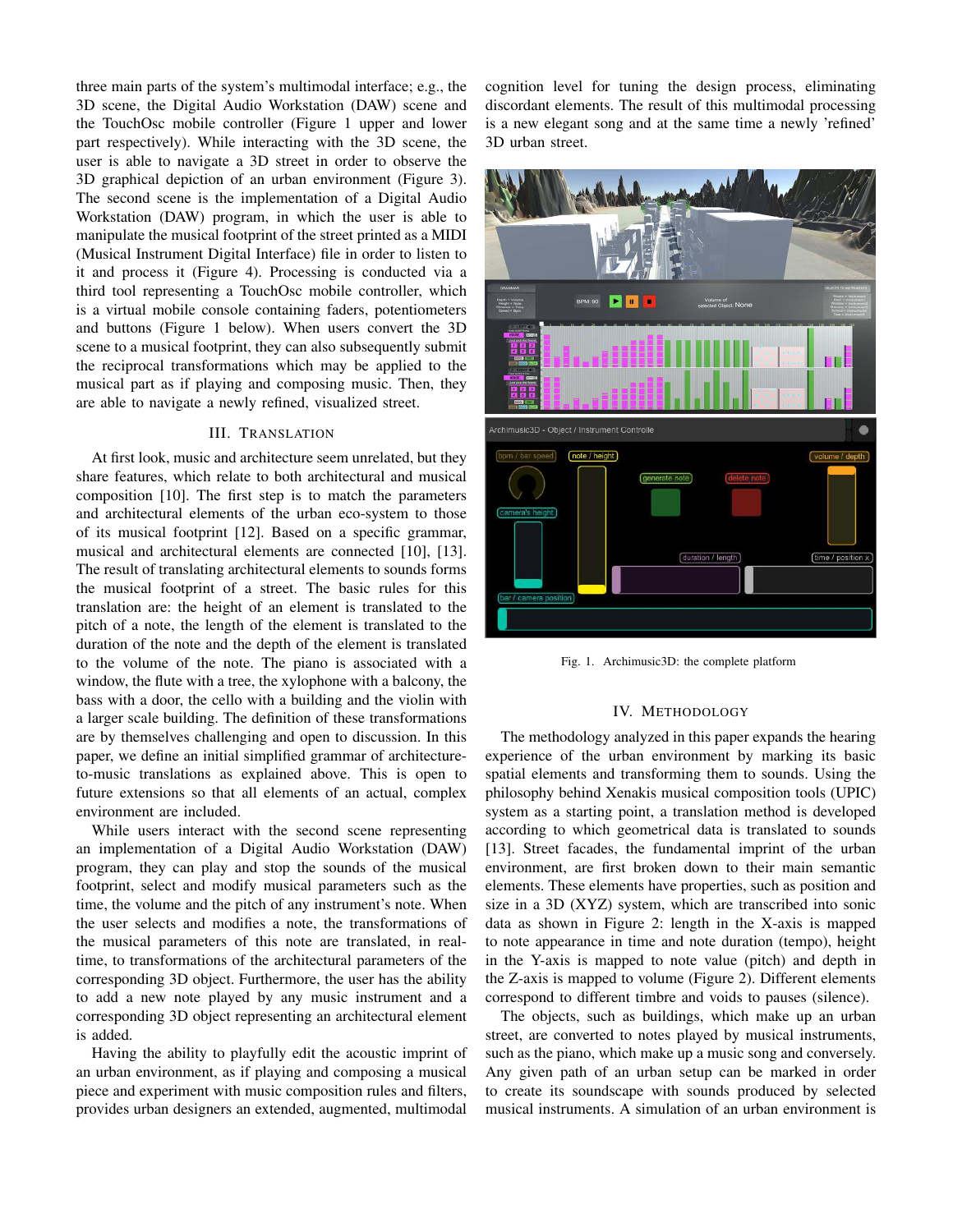

Fig. 2. Methodology

created including urban elements fundamental for "reading". Building blocks are provided by the system and external elements can be included.

The application supports six types of architectural elements utilized to build a UVE and, consequently, for generating sound. These elements are "Buildings", "Larger Scale Buildings", "Windows", "Balconies", "Doors" and "Trees". One can use these elements to build complex urban environments including architectural elements which can be translated to a sound. In this paper, the conversion grammar associates the piano with the window, the flute with the tree, the xylophone with the balcony, the bass with the door, the cello with the building and the violin with the larger scale building. These elements are 3D shapes and as such have the following properties: height, length and depth. As a basic unit for mapping, height to note value is the "FLOOR" on which the object is located. The floor is considered to be 3 m high. The first floor of a high rise building is mapped to C, the second to D, the third to E, and so on. As for the length, 1 m is mapped to 1 sec note duration. For example, a building that is 10 m high and 15 m long would be translated to the F note with a duration of 15 secs. Respectively, a building or a balcony that is protruding will sound more intense and one that is recessed will have a lower volume, thus, mapping the perception that it is further away.

The notes take values from the C-major scale which is the most common key signature in the Western music. In order to map architecture to music, the user specifies paths (lines) in the scene to hear. The sound imprint of the selected objects in the Virtual Environment (VE) is created by scanning the path in which they are located. As the scanning progresses, the notes and sound parameters that represent the path's architectural objects are written as MIDI messages in a simulation of a MIDI file. Every type of architectural object is mapped to a channel in the MIDI file and is played by a different music instrument. Then, the file is opened in an MIDI editor

for playful modifications and the architectural impact of the scanned path is visible in real time.

The platform also supports the reverse translation: music to architecture. This is achieved using the channel information of the music score and the time to spatial relationship that exists between notes and 3D objects. Based on the channel or instrument information, buildings, openings and other architecture elements are created and based on the note value, duration and volume, the height, length, and depth are set. The algorithm can be explained as follows: first, find the type of instrument that the notes belongs to in order to find the respective architectural group and then scan the MIDI file from left to right to match the beginning and the ending of the sound path.

Since in most cases the current image of our cities is not the result of a single, coherent, decision making process, there is an opportunity with the proposed methodology to apply meaning to chaos: in other words, to design. By highlighting the strong inner values and relationships between the prime particles (atoms, bits and notes) of an eco-system and by eliminating the alien interferences, this platform provides valuable tools to assist designers in preserving the eco-systems viability and originality. Furthermore, this eco-systemic methodology has the potential to reveal key patterns, not visible to the human eye, which can then be further analyzed and re-used in attempts to create new eco-systems from scratch.



Fig. 3. Street View



Fig. 4. Daw Program View

### V. EVALUATION

In order to understand whether the proposed multimodal platform provides a reliable simulation of a DAW program, expert sound designers based at the Department of Music Technology and Acoustics engineering of the Technological Educational Institute of Crete, were invited to evaluate Archimusic3D. A lead architect of the School of Architecture, Technical University of Crete, also evaluated the proposed